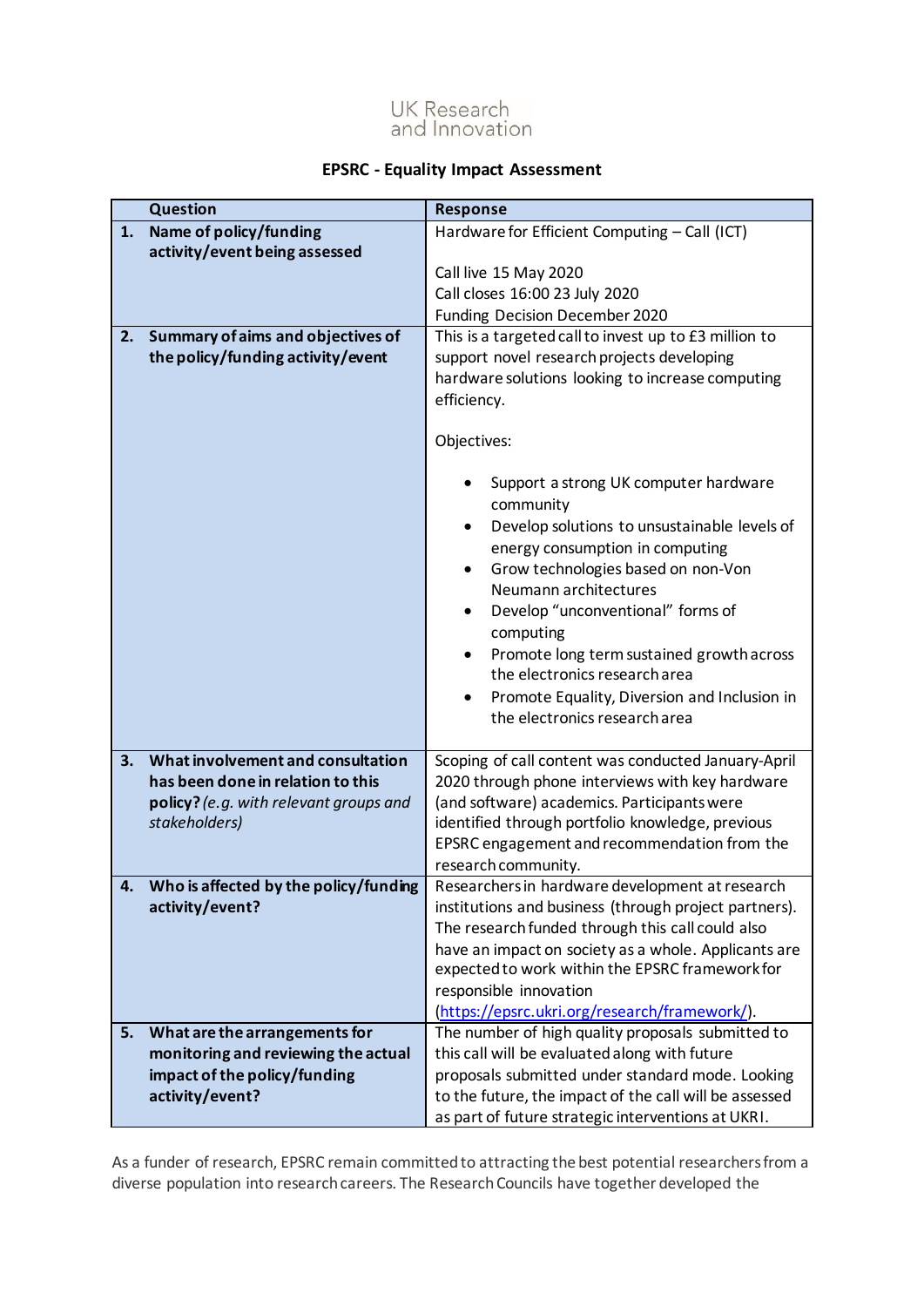ambitious [RCUK Equality, Diversity and Inclusion Action Plan](https://epsrc.ukri.org/links/councils/uk-research-and-innovation-ukri/diversity-ukri/) to outline our collective aspirations for working with the research community, and partners throughout the sector. For policy changes, funding activities and events EPSRC will aim to:

- Select venues that are accessible and where possible accommodate any specific requirement in our planning and organisation of an initiative to support wider participation.
- Offer support available for people with caring responsibilities, further details are available [here](https://epsrc.ukri.org/funding/applicationprocess/basics/caringresponsibilities/)
- Clearly communicate the timeline and key milestones for funding activities
- Ensure attendees have an opportunity to raise any specific requirements in advance e.g. cover letter and joining instructions
- Support for flexible working of stakeholders
- Ensure diversity of peer review assessment and interview panels
- Abide by the Principles of peer review
- Unconscious Bias training for EPSRC staff and clear guidance for assessors
- Handle personal sensitive information in compliance with General Data Protection Regulation 2018

| <b>Protected</b>            | Is there a       | Please explain and give    | <b>Action to address</b>               |  |
|-----------------------------|------------------|----------------------------|----------------------------------------|--|
| <b>Characteristic Group</b> | potential for    | examples of any            | negative impact (e.g.                  |  |
|                             | positive or      | evidence/data used         | adjustment to the                      |  |
|                             | negative impact? |                            | policy)                                |  |
| <b>Disability</b>           |                  | For applicants - all       | Documents provided                     |  |
|                             | Negative         | information provided is in | (call document)                        |  |
|                             |                  | written format             | produced in black and                  |  |
|                             |                  |                            | white and in line with                 |  |
|                             |                  | For panel members -        | <b>EPSRC</b> formatting                |  |
|                             |                  | potential travel           | guidelines                             |  |
|                             |                  | restrictions, access       |                                        |  |
|                             |                  | requirements for panel     | Panel date set                         |  |
|                             |                  | meeting                    | internally in advance                  |  |
|                             |                  |                            | and potential panel                    |  |
|                             |                  |                            | members will be                        |  |
|                             |                  |                            | contacted over the                     |  |
|                             |                  |                            | summer allowing time                   |  |
|                             |                  |                            | to identify additional                 |  |
|                             |                  |                            | requirements (travel,                  |  |
|                             |                  |                            | access or other) for<br>panel members. |  |
|                             |                  |                            | Panel members can                      |  |
|                             |                  |                            | also attend the panel                  |  |
|                             |                  |                            | virtually.                             |  |
| Gender reassignment         |                  | Gender specific language   | Gender neutral                         |  |
|                             | Negative         | within communications      | language will be used                  |  |
|                             |                  |                            | throughout and will                    |  |
|                             |                  |                            | be encouraged at                       |  |
|                             |                  |                            | panel meetings and                     |  |
|                             |                  |                            | within reviewer                        |  |
|                             |                  |                            | comments.                              |  |
| Marriage or civil           |                  | No disclosure of marital   |                                        |  |
| partnership                 | None             | status required for any    |                                        |  |
|                             |                  | stage of the process.      |                                        |  |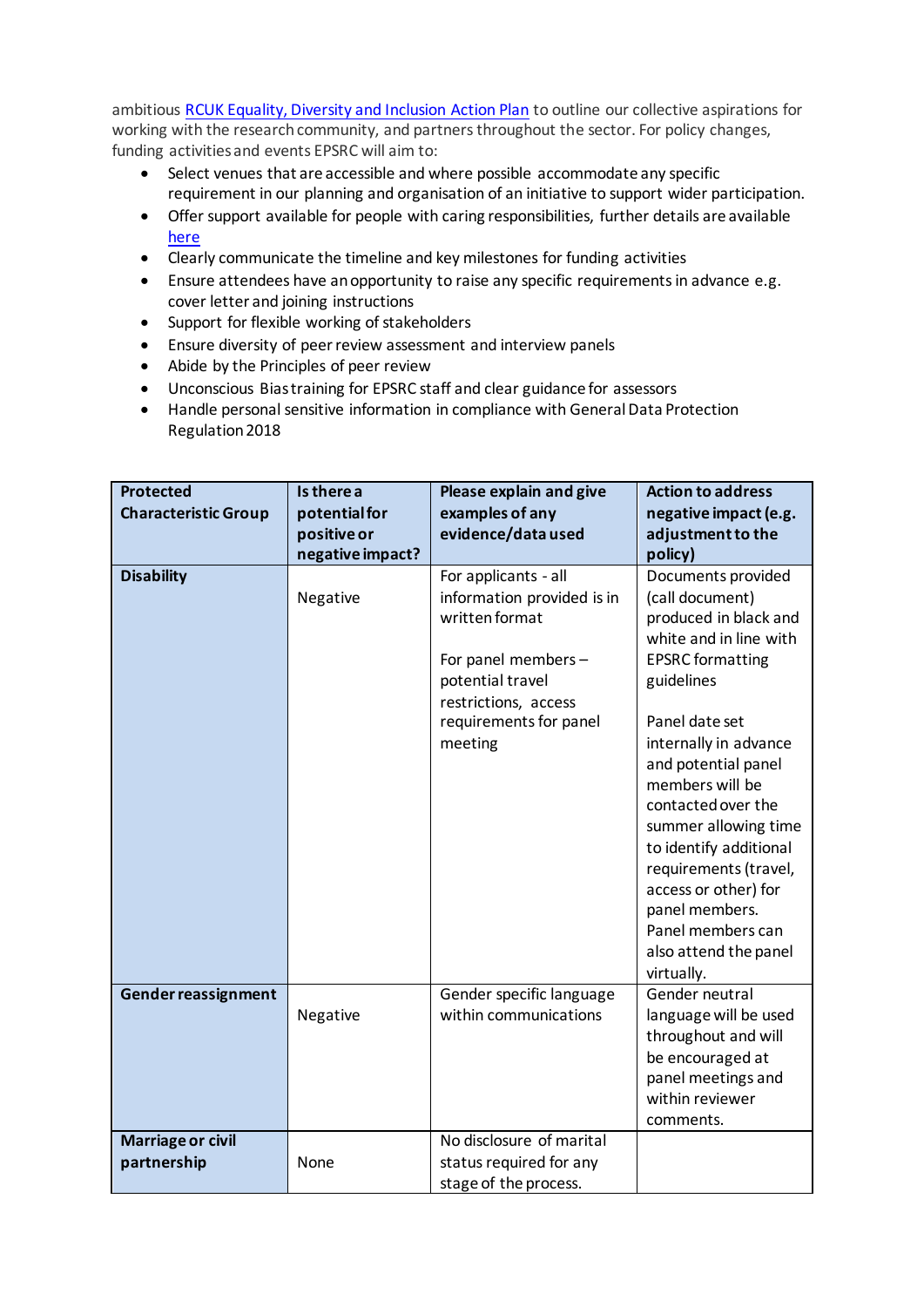| <b>Pregnancy and</b><br>maternity | Negative | For applicants -<br>consideration of parental<br>leave during the<br>application process or<br>grant (if funded)<br>For panel members -<br>additional requirements<br>for those with caring<br>responsibilities or<br>pregnancy. | Details of the EPSRC<br>parental leave policy<br>will be made available<br>within the call<br>document. Details of<br>the timelines for the<br>call will be made<br>available within the<br>call document to allow<br>alternative<br>arrangements for<br>applicants on parental<br>leave (for example to<br>allow PI response).<br>All panel members will<br>be made aware of<br><b>EPSRC</b> caring<br>responsibilities policy. |
|-----------------------------------|----------|----------------------------------------------------------------------------------------------------------------------------------------------------------------------------------------------------------------------------------|----------------------------------------------------------------------------------------------------------------------------------------------------------------------------------------------------------------------------------------------------------------------------------------------------------------------------------------------------------------------------------------------------------------------------------|
| Race                              | Negative | Potential risk-lack of<br>diversity of ethnicity and<br>race of panel members<br>and/or applicants                                                                                                                               | Efforts will be made to<br>select panel<br>membership which is<br>ethnically diverse in<br>line with EPSRC peer<br>review guidance. The<br>call is open to all<br>eligible UK research<br>organisations.                                                                                                                                                                                                                         |
| <b>Religion or belief</b>         | Negative | Potential dietary<br>requirements or other<br>requirements (access to<br>prayer facilities) for panel<br>members.                                                                                                                | All panel members will<br>be asked for dietary or<br>other requirements in<br>advance of the date.                                                                                                                                                                                                                                                                                                                               |
| <b>Sexual orientation</b>         | None     |                                                                                                                                                                                                                                  |                                                                                                                                                                                                                                                                                                                                                                                                                                  |
| Sex (gender)                      | Negative |                                                                                                                                                                                                                                  | Gender neutral<br>language will be used<br>throughout and will<br>be encouraged at<br>panel meetings and<br>within reviewer<br>comments.<br>Efforts will be made to<br>select panel<br>membership which is<br>gender diverse.                                                                                                                                                                                                    |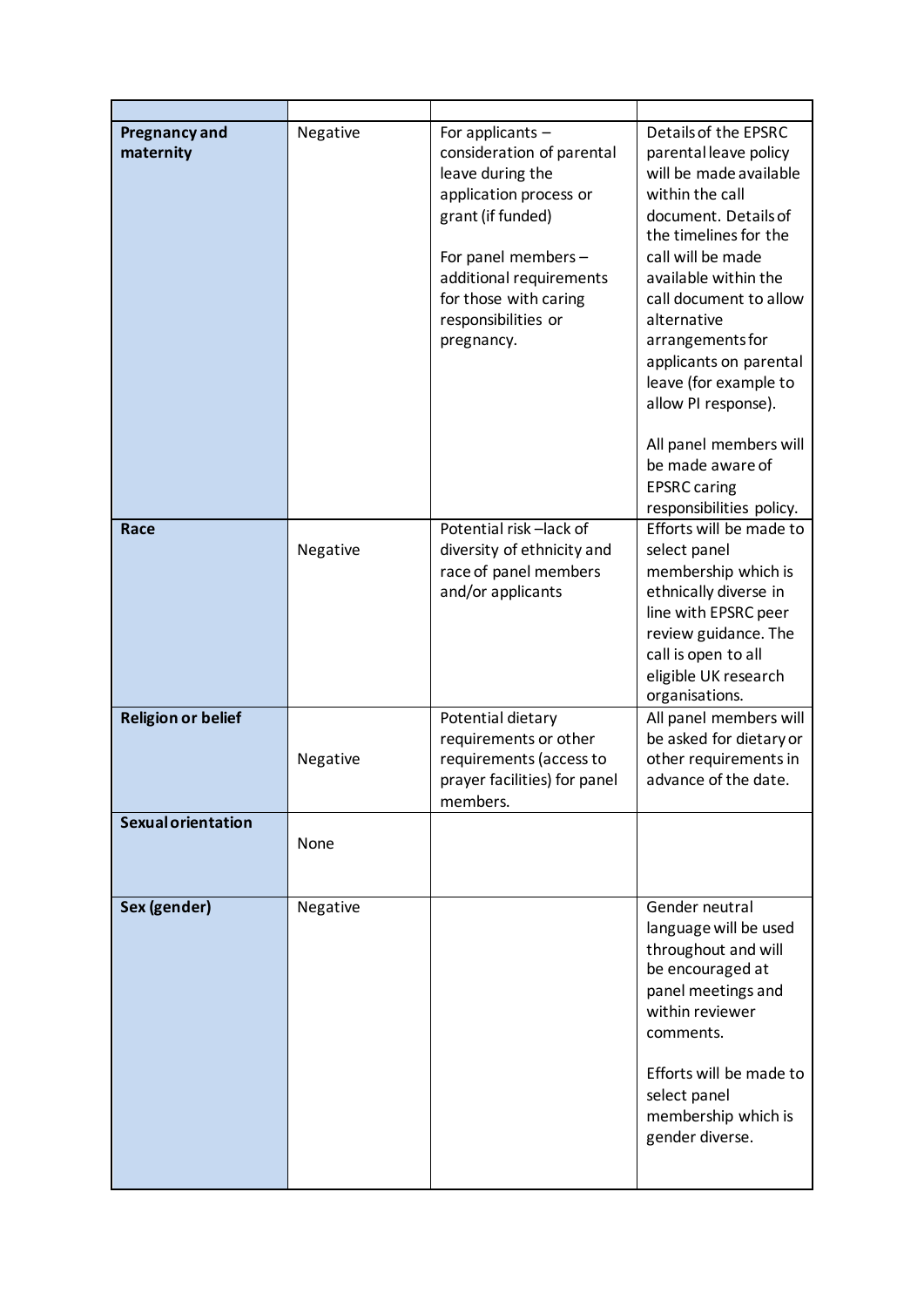| Age                                                                            | None                       | Proposals will be reviewed<br>and panel members<br>selected irrespective of<br>age.                          |                                                                                                                                                                                             |
|--------------------------------------------------------------------------------|----------------------------|--------------------------------------------------------------------------------------------------------------|---------------------------------------------------------------------------------------------------------------------------------------------------------------------------------------------|
| <b>Additional aspects</b><br>(not covered by a<br>protected<br>characteristic) | Caring<br>responsibilities | Call is live over the COVID-<br>19 lockdown period where<br>many have additional<br>caring responsibilities. | Efforts to advertise<br>the call in advance of<br>call live date were<br>made (visits, pre-call<br>announcement) and<br>the call left open for a<br>sufficient length of<br>time (10 weeks) |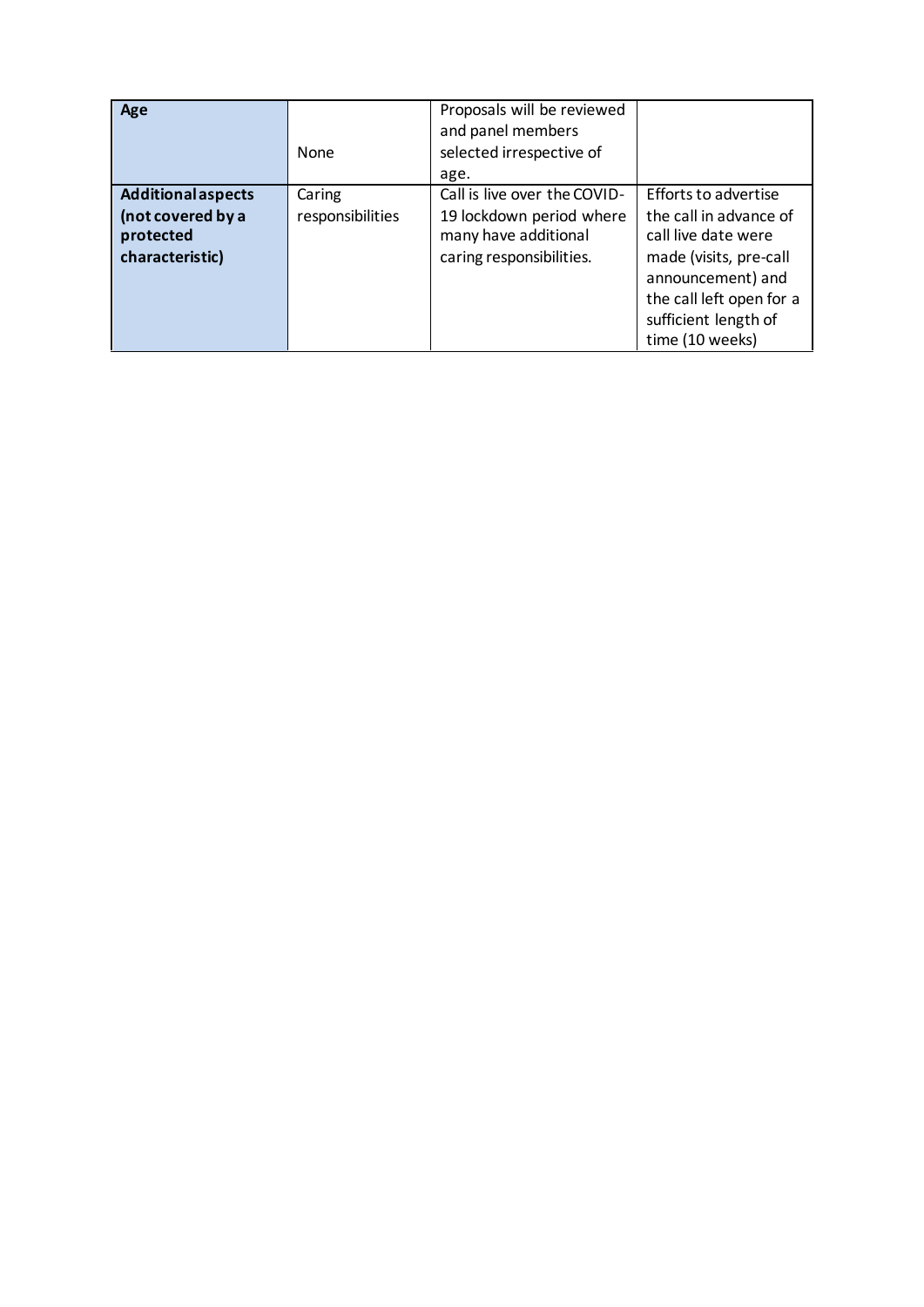## **Evaluation:**

| Question                                                               | <b>Explanation / justification</b>                    |                                                                                                           |  |  |
|------------------------------------------------------------------------|-------------------------------------------------------|-----------------------------------------------------------------------------------------------------------|--|--|
| Is it possible the proposed change in                                  |                                                       |                                                                                                           |  |  |
| policy, funding activity or event could                                | Yes. There have been several cases identified whereby |                                                                                                           |  |  |
| discriminate or unfairly disadvantage                                  |                                                       | the proposed activity could unfairly disadvantage some                                                    |  |  |
| people?                                                                |                                                       | people. However, appropriate steps have been taken                                                        |  |  |
|                                                                        |                                                       | to mitigate this - such as the publication of a pre-call                                                  |  |  |
|                                                                        |                                                       | announcement (24/04/2020) to reduce impact of                                                             |  |  |
|                                                                        |                                                       | submission timescale and the communication of                                                             |  |  |
|                                                                        |                                                       | childcare policy to prospective panel members. The                                                        |  |  |
|                                                                        |                                                       | decision was made to close the call prior to the UK                                                       |  |  |
|                                                                        |                                                       | summer holidays (23rd July 2020) however the                                                              |  |  |
|                                                                        |                                                       | situation with COVID-19, at the time of writing, has led                                                  |  |  |
|                                                                        |                                                       | to many families having to take up childcare                                                              |  |  |
|                                                                        |                                                       | responsibilities. To mitigate this, the call is open for<br>submission of proposals for 10 week and was   |  |  |
|                                                                        |                                                       | advertised prior to going live through SAT members,                                                       |  |  |
|                                                                        |                                                       | the efutures network and during visits. We will                                                           |  |  |
|                                                                        |                                                       |                                                                                                           |  |  |
|                                                                        |                                                       | continue to monitor the impact of COVID-19 to ensure<br>we can support anyone who wishes to apply to this |  |  |
|                                                                        | call.                                                 |                                                                                                           |  |  |
| <b>Final Decision:</b>                                                 | <b>Tick the</b>                                       | Include any explanation / justification                                                                   |  |  |
|                                                                        | relevant                                              | required                                                                                                  |  |  |
|                                                                        | box                                                   |                                                                                                           |  |  |
| No barriers identified, therefore<br>1.                                |                                                       |                                                                                                           |  |  |
| activity will proceed.                                                 |                                                       |                                                                                                           |  |  |
| You can decide to stop the policy or<br>2.                             |                                                       |                                                                                                           |  |  |
| practice at some point because the                                     |                                                       |                                                                                                           |  |  |
| data shows bias towards one or more                                    |                                                       |                                                                                                           |  |  |
| groups                                                                 |                                                       |                                                                                                           |  |  |
| You can adapt or change the policy in<br>3.                            |                                                       |                                                                                                           |  |  |
| a way which you think will eliminate<br>the bias                       |                                                       |                                                                                                           |  |  |
|                                                                        | X                                                     |                                                                                                           |  |  |
| Barriers and impact identified,<br>4.<br>however having considered all |                                                       |                                                                                                           |  |  |
| available options carefully, there                                     |                                                       |                                                                                                           |  |  |
| appear to be no other proportionate                                    |                                                       |                                                                                                           |  |  |
| ways to achieve the aim of the policy                                  |                                                       |                                                                                                           |  |  |
| or practice (e.g. in extreme cases or                                  |                                                       |                                                                                                           |  |  |
| where positive action is taken).                                       |                                                       |                                                                                                           |  |  |
| Therefore you are going to proceed                                     |                                                       |                                                                                                           |  |  |
| with caution with this policy or                                       |                                                       |                                                                                                           |  |  |
| practice knowing that it may favour                                    |                                                       |                                                                                                           |  |  |
| some people less than others,                                          |                                                       |                                                                                                           |  |  |
| providing justification for this decision.                             |                                                       |                                                                                                           |  |  |

| Will this EIA be published* Yes/Not required   | <b>Yes</b> |
|------------------------------------------------|------------|
| (*EIA's should be published alongside relevant |            |
| funding activities e.g. calls and events:      |            |
|                                                |            |